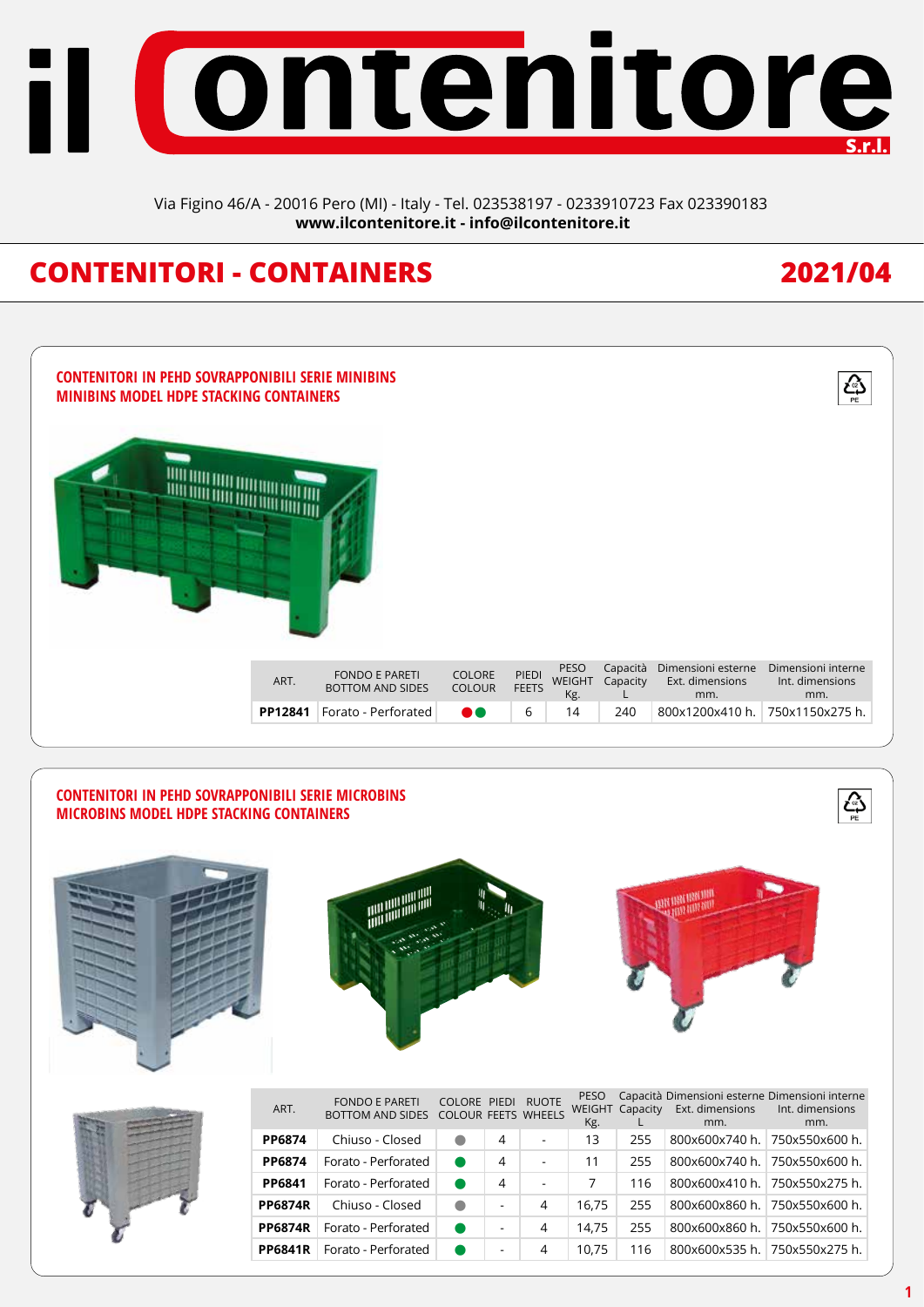#### **CONTENITORI SOVRAPPONIBILI IN PEHD HDPE STACKING CONTAINERS**















**11/R**

**CT/S**



中上

**CT/S forato**

**17**



Sono contenitori monoblocco, ottenuti per stampaggio ad iniezione, aventi elevatissime caratteristiche di resistenza all'impilamento: particolarmente idonei per l'industria alimentare, tessile, meccanica leggera ecc.

Oltre alla possibilità di essere carrellati in vario modo, possono essere dotati, sul fondo, di valvole a sfera per lo scarico dei liquidi. We have one piece boxes, from injection moulding, with great resistance when in pile: perfect for food industry, such as for the texile, the light mechanical etc. Besides, the boxes can be both supported by trolleys and by different kind of wheels and they can also have spherical valves on the bottom, to pour liquids.

**2**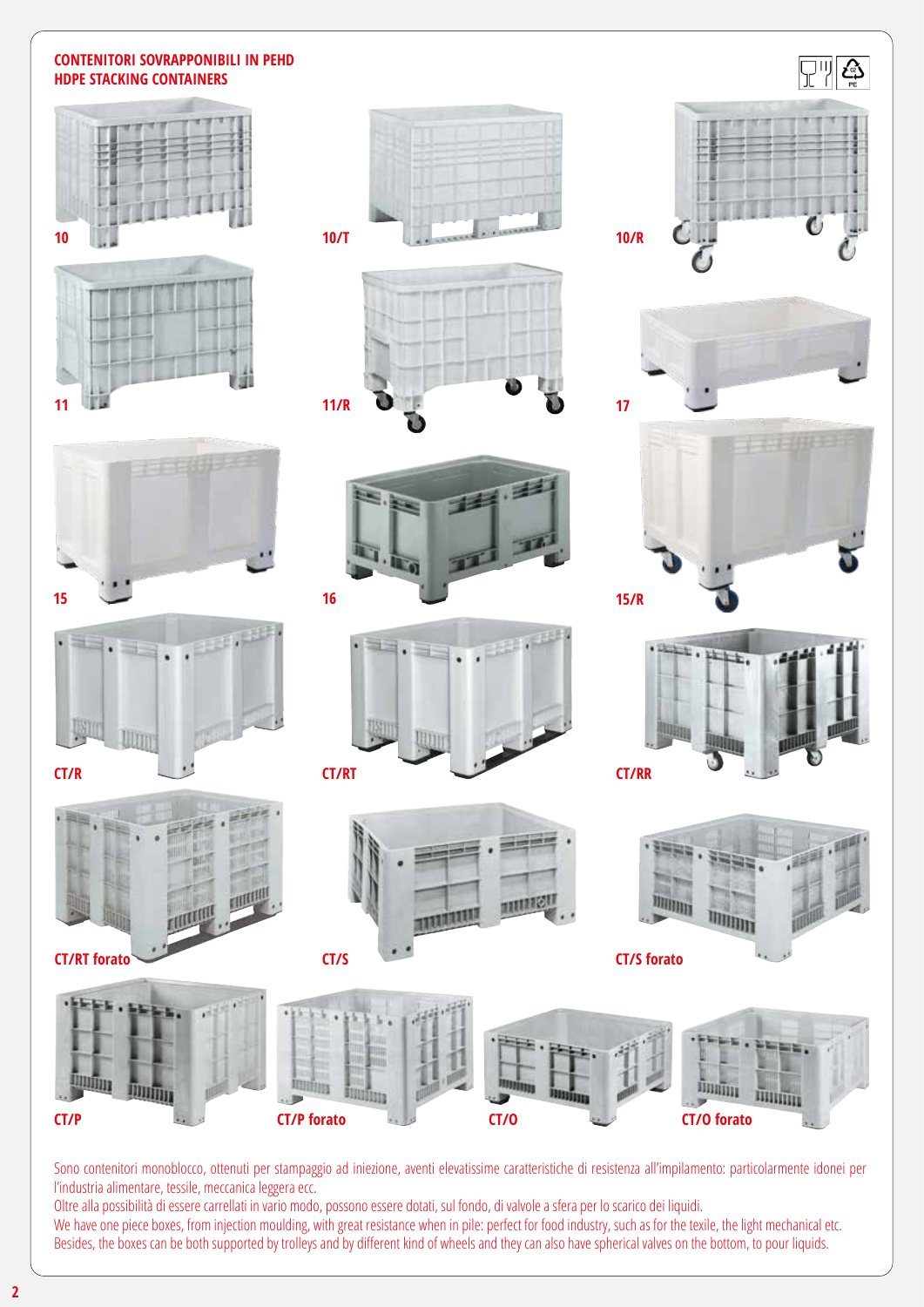| ART.          | PIEDI<br><b>FEETS</b> | <b>TRAVERSE</b><br><b>CROSS BARS</b> | <b>RUOTE GIREVOLI</b><br>SWIVEL WHEELS | <b>FONDO E PARETI</b><br>BOTTOM AND SIDES COLOUR | COLORE                | PESO<br><b>WEIGHT</b><br>Kg. | Dimensioni esterne<br>Ext. dimensions<br>mm. | Dimensioni interne<br>Int. dimensions<br>mm. | Capacità<br>Capacity<br>L. |
|---------------|-----------------------|--------------------------------------|----------------------------------------|--------------------------------------------------|-----------------------|------------------------------|----------------------------------------------|----------------------------------------------|----------------------------|
| 12            | $\overline{4}$        |                                      |                                        | chiuso / closed                                  | $\bullet$             | 11,5                         | 1000x640x550 h.                              | 930x580x400 h.                               | 220                        |
| 12/R          | 4                     | $\overline{a}$                       | $\overline{4}$                         | chiuso / closed                                  | $\bullet$             | 15                           | 1000x640x665 h.                              | 930x590x400 h.                               | 220                        |
| 11            | 4                     | ÷,                                   | $\overline{a}$                         | chiuso / closed                                  | $\bullet$ O $\bullet$ | 12,5                         | 1000x640x655 h.                              | 930x590x515 h.                               | 280                        |
| 11/R          | 4                     | ÷.                                   | 4                                      | chiuso / closed                                  | $\bullet$ o $\bullet$ | 16                           | 1000x640x770 h.                              | 930x590x515 h.                               | 280                        |
| 11C           | 4                     |                                      |                                        | chiuso / closed                                  | $\bullet$             | 20,5                         | 1030x600x840 h.                              | 950x550x725 h.                               | 400                        |
| 10            | 4                     |                                      | ÷,                                     | chiuso / closed                                  | $\bullet$ O $\bullet$ | 24                           | 1165x790x800 h.                              | 1110x730x650 h.                              | 520                        |
| 10/T          | L.                    | $\overline{2}$                       | ÷,                                     | chiuso / closed                                  | $\bullet$ o $\bullet$ | 26                           | 1165x790x800 h.                              | 1110x730x650 h.                              | 520                        |
| 10/R          | 4                     |                                      | 4                                      | chiuso / closed                                  | $\bullet$ o $\bullet$ | 30                           | 1165x790x950 h.                              | 1110x730x650 h.                              | 520                        |
| 17            | 4                     |                                      |                                        | chiuso / closed                                  | $\bullet$ O           | 18,5                         | 800x1200x400 h.                              | 710x1110x245 h.                              | 196                        |
| 16            | 4                     |                                      | ÷,                                     | chiuso / closed                                  | $\bullet$             | 27                           | 800x1200x600 h.                              | 710x1110x440 h.                              | 330                        |
| <b>16T</b>    | $\overline{a}$        | 3                                    | $\blacksquare$                         | chiuso / closed                                  | $\bullet$             | 29                           | 800x1200x600 h.                              | 710x1110x440 h.                              | 330                        |
| 16            | 4                     |                                      | $\blacksquare$                         | forato / perforated                              | $\bullet$             | 25                           | 800x1200x600 h.                              | 710x1110x440 h.                              | 330                        |
| <b>16T</b>    |                       | $\overline{2}$                       |                                        | forato / perforated                              | $\bullet$             | 27                           | 800x1200x600 h.                              | 710x1110x440 h.                              | 330                        |
| CT/S          | 4                     |                                      | $\overline{a}$                         | chiuso / closed                                  | $\bullet$             | 26,5                         | 1000x1200x580 h.                             | 910x1110x430 h.                              | 435                        |
| CT/ST         |                       | $\overline{2}$                       | ÷,                                     | chiuso / closed                                  | $\bullet$             | 38,5                         | 1000x1200x580 h.                             | 910x1110x430 h.                              | 435                        |
| CT/S          | 4                     |                                      | $\overline{a}$                         | forato / perforated                              | $\bullet$             | 25                           | 1000x1200x580 h.                             | 910x1110x430 h.                              | 435                        |
| CT/ST         |                       | $\overline{2}$                       | $\overline{a}$                         | forato / perforated                              | $\bullet$             | 36                           | 1000x1200x580 h.                             | 910x1110x430 h.                              | 435                        |
| CT/O          | $\overline{4}$        |                                      | $\overline{a}$                         | chiuso / closed                                  | $\bullet$             | 30                           | 1125x1125x580 h.                             | 1040x1040x430 h.                             | 435                        |
| CT/O          | 4                     | $\overline{\phantom{a}}$             | $\blacksquare$                         | forato / perforated                              | $\bullet$             | 28                           | 1125x1125x580 h.                             | 1040x1040x430 h.                             | 435                        |
| 15            | 4                     | L,                                   | $\sim$                                 | chiuso / closed                                  | $\bullet$ O           | 32,5                         | 800x1200x800 h.                              | 710x1110x640 h.                              | 504                        |
| <b>15T</b>    | $\overline{a}$        | 3                                    | ÷.                                     | chiuso / closed                                  | $\bullet$             | 34,5                         | 800x1200x800 h.                              | 710x1110x640 h.                              | 504                        |
| 15            | 4                     |                                      |                                        | forato / perforated                              | $\bullet$             | 30                           | 800x1200x800 h.                              | 710x1110x640 h.                              | 504                        |
| <b>15T</b>    | L,                    | $\overline{2}$                       | ÷,                                     | forato / perforated                              | $\bullet$             | 33                           | 800x1200x800 h.                              | 710x1110x640 h.                              | 504                        |
| CT/R          | 4                     |                                      | $\overline{a}$                         | chiuso / closed                                  | $\bullet$             | 36                           | 1000x1200x760 h.                             | 910x1110x610 h.                              | 615                        |
| <b>CT/RT</b>  | $\mathbf{r}$          | 3                                    | $\overline{a}$                         | chiuso / closed                                  | $\bullet$             | 39                           | 1000x1200x760 h.                             | 910x1110x610 h.                              | 615                        |
| CT/R          | 4                     |                                      |                                        | forato / perforated                              | $\bullet$             | 32                           | 1000x1200x760 h.                             | 910x1110x610 h.                              | 615                        |
| <b>CT/RT</b>  |                       | $\overline{2}$                       | $\overline{a}$                         | forato / perforated                              | $\bullet$             | 35                           | 1000x1200x760 h.                             | 910x1110x610 h.                              | 615                        |
| CT/P          | 4                     |                                      | $\blacksquare$                         | chiuso / closed                                  | $\bullet$             | 37                           | 1125x1125x760 h.                             | 1040x1040x610 h.                             | 660                        |
| CT/P          | 4                     | ÷,                                   | $\sim$                                 | forato / perforated                              | $\bullet$             | 33                           | 1125x1125x760 h.                             | 1040x1040x610 h.                             | 660                        |
| <b>CT/RH</b>  | 4                     |                                      |                                        | chiuso / closed                                  | $\bullet$             | 41,5                         | 1000x1200x850 h.                             | 920x1120x695 h.                              | 760                        |
| <b>CT/RTH</b> | $\overline{a}$        | 3                                    | ÷,                                     | chiuso / closed                                  | $\bullet$             | 47                           | 1000x1200x850 h.                             | 920x1120x695 h.                              | 760                        |
| <b>CT/RH</b>  | 4                     |                                      | $\overline{a}$                         | forato / perforated                              | $\bullet$             | 40                           | 1000x1200x850 h.                             | 920x1120x695 h.                              | 760                        |
| <b>CT/RTH</b> | $\mathbf{r}$          | $\overline{2}$                       | ÷.                                     | forato / perforated                              | $\bullet$             | 46                           | 1000x1200x850 h.                             | 920x1120x695 h.                              | 760                        |



Art. 10/r-11/r-12/r ruote girevoli in gomma, poliammide o poliuretano ø 100 mm. Ref. 11/r-12/r revolving wheels in rubber, polyamide or polyurethane ø 100 mm.





COPERCHIO PER ART. 10-10/T-10/R: PESO KG. 2,96 IN PST – KG. 6,50 IN PEHD LID FOR REF. 10-10/T-10/R: WEIGHT KG. 2,96 IN PST – KG. 6,50 IN PEHD

COPERCHIO PER ART. 11-12-11/R-12/R: PESO KG. 1,58 IN PST – KG. 3,50 IN PEHD LID FOR REF. 11-12-11/R-12/R: WEIGHT KG. 1,58 IN PST – KG. 3,50 IN PEHD

COPERCHIO IN PST PER ART. CT/R-CT/S: PESO KG. 5,30 PST LID FOR REF. CT/R-CT/S: WEIGHT KG. 5,30

Per tutti i modelli art. 15-16-17-CT/R-CT/S-CT/P-CT/O Disponibili con 4 ruote girevoli ø 125mm. a metà parete o sui 4 piedi For all models ref. 15-16-17-CT/R-CT/S-CT/P-CT/O With 4 revolving wheels ø 125mm. In middle side or on 4 feet on demand.



COPERCHIO IN PEHD PER ART. 15/16/ CT/R-CT/S: PESO KG. 7,30 HDPE LID FOR REF. 15/16/CT/R-CT/S: WEIGHT KG. 7,30

COPERCHIO PER ART. CT/P CT/O: PESO KG. 5,6 IN PEHD LID FOR REF. CT/P CT/O: WEIGHT KG. KG. 5,6 IN PEHD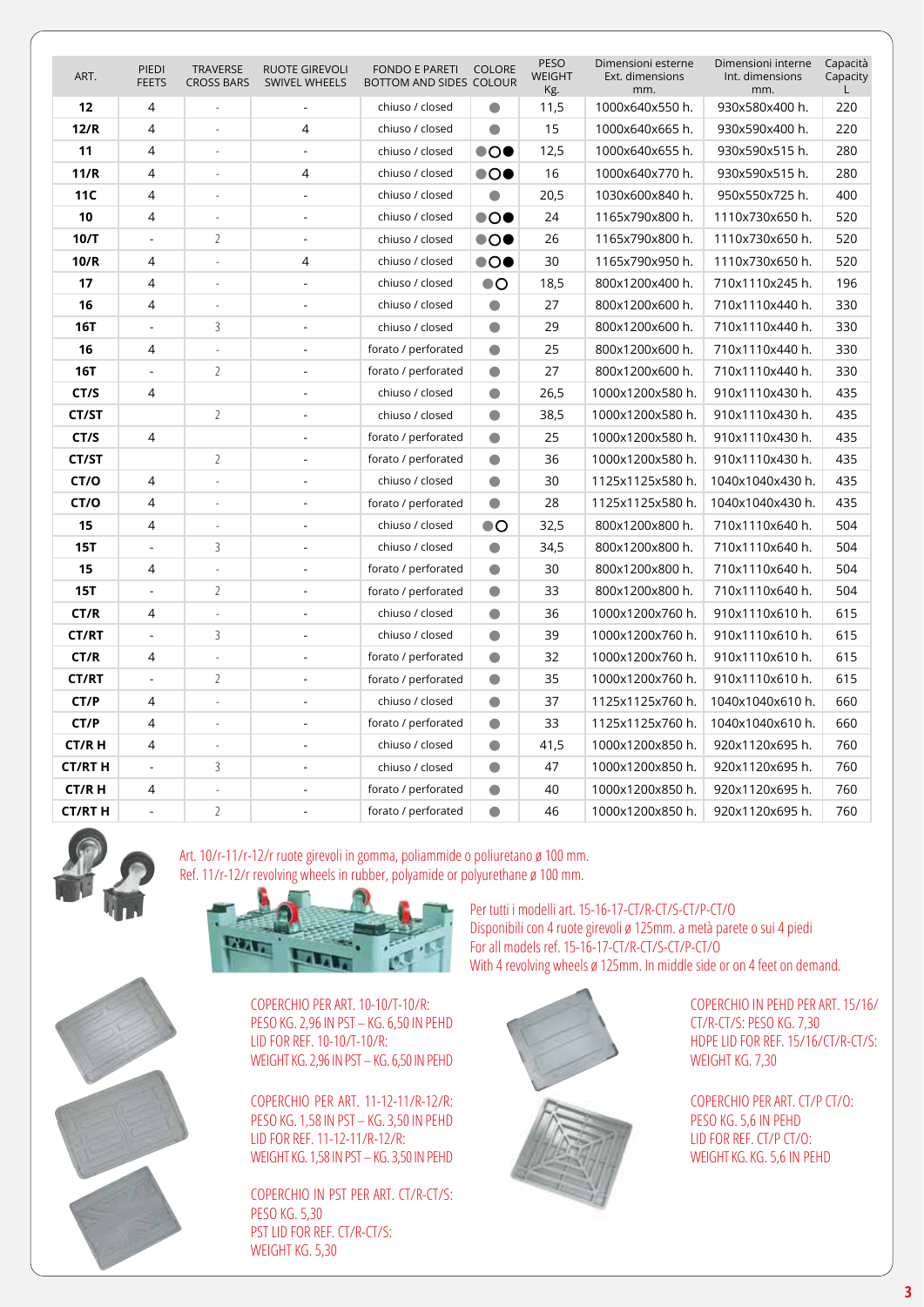#### **CONTENITORI AD ANTE ABBATTIBILI FOLDABLE CONTAINERS**









Disponibile con 9 PIEDI o con 3 TRAVERSE - Nelle versioni CHIUSA - SEMICHIUSA - FORATA Le pareti abbattibili consentono un risparmio nello stoccaggio e nel trasporto a vuoto, che può arrivare fino al 66% rispetto ai bins tradizionali, garantendo la stessa portata e stabilità. Avaible with 9 FEET or 3 SKIDS - Versions CLOSED - SEMICLOSED - PERFORATED

The foldable sides allow to save up to 66% space more than solid sides box, when empty. Guaranteeing the same load capacity and sturdiness.

| ART.                | <b>FONDO E PARETI</b><br><b>BOTTOM AND SIDES</b> | <b>COLORE</b><br><b>COLOUR</b> | <b>PESO</b><br><b>WEIGHT</b><br>Kg. | Capacità<br>Capacity | Dimensioni esterne<br>Ext. dimensions<br>mm. | Dimensioni interne<br>Int. dimensions<br>mm. | Altezza ripiegato<br>Closed hight<br>mm. | Portata<br>Load<br>Kg. |
|---------------------|--------------------------------------------------|--------------------------------|-------------------------------------|----------------------|----------------------------------------------|----------------------------------------------|------------------------------------------|------------------------|
| <b>ECOBINS H600</b> | semichiuso - semiclosed                          | $\bullet\bullet$               | 35                                  | 402                  |                                              | 1000X1200X600H. 920X1120X390H.               | 365/395                                  | 500                    |
|                     | forato - perforated                              | $\bullet$                      | 33                                  |                      |                                              |                                              |                                          |                        |
|                     | chiuso - closed                                  | $\bullet$                      | 45                                  |                      |                                              |                                              |                                          |                        |
| <b>ECOBINS H800</b> | semichiuso - semiclosed                          | $\bullet$                      | 43                                  | 608                  | 1000X1200X800H. 920X1120X590H.               |                                              | 365/395                                  | 550                    |
|                     | forato - perforated                              | $\bullet\bullet$               | 42.5                                |                      |                                              |                                              |                                          |                        |
|                     | chiuso - closed                                  | $\bullet$                      | 50                                  |                      |                                              |                                              |                                          | 550                    |
|                     | <b>ECOBINS H1000</b> semichiuso - semiclosed     | $\bullet\bullet$               | 48                                  | 783                  | 1000X1200X970H. 920X1120X760H.               |                                              | 365/395                                  |                        |
|                     | forato - perforated                              | $\bullet\bullet$               | 47                                  |                      |                                              |                                              |                                          |                        |

#### **SMARTBOX - CONTENITORI IN PEHD AD ANTE ABBATTIBILI SMARTBOX - HDPE FOLDABLE BIG BINS**



Disponibile con sportello sul lato lungo o corto Front flap or long side or short side on demand



Dal 54% al 66% di spazio risparmiato From 54% ol 66% of spared space

دي<br>ه



Esempio di stoccaggio da vuoti Example of empty containers stacking

Tutti i modelli sono disponibili con 2 ruote fisse e 2 girevoli diam. 80mm. a metà parete. Avaible on all models 2 fixed wheels and 2 swirvable wheels diameter 80mm. at half side.

| ART.             | PIEDI<br><b>FEETS</b>    | <b>TRAVERSE</b>          | <b>FONDO E PARETI</b><br>CROSS BARS BOTTOM AND SIDES | <b>COLORE</b><br><b>COLOUR</b> | <b>PESO</b><br><b>WEIGHT</b><br>Kg. | Capacità<br>Capacity | Dimensioni esterne<br>Ext. dimensions<br>mm. | Dimensioni interne<br>Int. dimensions<br>mm. | Altezza ripiegato<br>Closed hight<br>mm. |
|------------------|--------------------------|--------------------------|------------------------------------------------------|--------------------------------|-------------------------------------|----------------------|----------------------------------------------|----------------------------------------------|------------------------------------------|
| <b>SP88</b>      | 4                        | $\overline{\phantom{a}}$ | chiuso - closed                                      |                                | 38                                  | 565                  | 800X1200X800H.                               | 720X1120X660H.                               | 293                                      |
| <b>SP89</b>      | 4                        | $\overline{\phantom{a}}$ | chiuso - closed                                      |                                | 46                                  | 695                  | 800X1200X973H.                               | 720X1120X883H.                               | 465                                      |
| SP <sub>08</sub> | 4                        | ۰.                       | chiuso - closed                                      |                                | 44                                  | 720                  | 1000X1200X800H.                              | 920X1120X660H.                               | 293                                      |
| SP <sub>09</sub> | 4                        | $\overline{\phantom{a}}$ | chiuso - closed                                      |                                | 52                                  | 905                  | 1000X1200X973H.                              | 920X1120X883H.                               | 465                                      |
| <b>ST88</b>      | $\overline{\phantom{0}}$ | $\overline{2}$           | chiuso - closed                                      |                                | 44                                  | 565                  | 800X1200X800H.                               | 720X1120X660H.                               | 298                                      |
| <b>ST89</b>      | $\overline{\phantom{a}}$ | $\mathcal{P}$            | chiuso - closed                                      |                                | 52                                  | 695                  | 800X1200X978H.                               | 720X1120X883H.                               | 470                                      |
| ST <sub>08</sub> | $\overline{\phantom{a}}$ | 2                        | chiuso - closed                                      |                                | 50,5                                | 720                  | 1000X1200X800H.                              | 920X1120X660H.                               | 298                                      |
| ST <sub>09</sub> | $\overline{\phantom{a}}$ | 2                        | chiuso - closed                                      |                                | 59,5                                | 905                  | 1000X1200X978H.                              | 920X1120X883H.                               | 470                                      |



**4**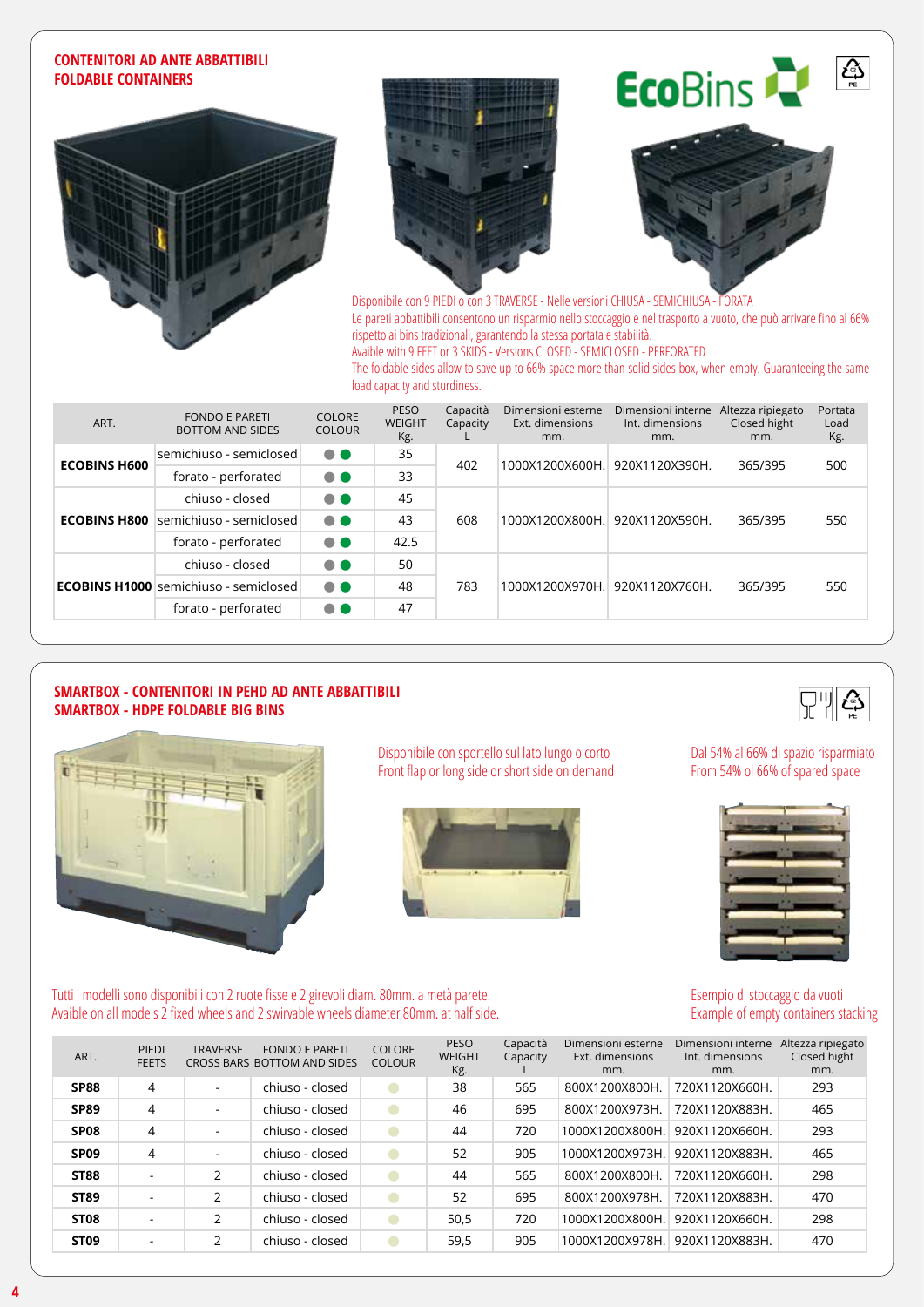#### **CONTENITORI SOVRAPPONIBILI IN PEHD CON SPORTELLO HDPE STACKING CONTAINERS WITH FRONT FLAP**





Tutti i modelli sono disponibili con 4 ruote girevoli diam. 125mm. a metà parete o sui 4 piedi. Avaible on all models 4 swirvable wheels diameter 125mm. at half side or on 4 feets.

| ART.            | PIEDI<br><b>FEETS</b> | <b>TRAVERSE</b><br><b>CROSS</b><br><b>BARS</b> | <b>FONDO E PARETI</b><br><b>BOTTOM AND SIDES</b> | <b>COLORE</b><br><b>COLOUR</b> | <b>PESO</b><br><b>WEIGHT</b><br>Kg. | Capacità<br>Capacity | Dimensioni esterne<br>Ext. dimensions<br>mm. | Dimensioni interne<br>Int. dimensions<br>mm. | Dimensioni sportello<br>Flap dimensions<br>mm. |
|-----------------|-----------------------|------------------------------------------------|--------------------------------------------------|--------------------------------|-------------------------------------|----------------------|----------------------------------------------|----------------------------------------------|------------------------------------------------|
| <b>CT/RSP</b>   | $\overline{4}$        | $\overline{\phantom{0}}$                       | chiuso - closed                                  | $\bullet$                      | 37,5                                | 615                  | 1000x1200x760 h.                             | 910X1110X610 h.                              | 850x360 h.                                     |
|                 | 4                     | $\overline{\phantom{a}}$                       | forato - perforated                              | $\bullet$                      | 37.5                                | 615                  | 1000x1200x760 h.                             | 910X1110X610 h.                              | 850x360 h.                                     |
| <b>CT/RHSP</b>  | $\overline{4}$        | $\sim$                                         | chiuso - closed                                  | $\bullet$                      | 41                                  | 760                  | 1000x1200x850 h.                             | 920X1120X695 h.                              | 800x324 h.                                     |
|                 | 4                     | $\sim$                                         | forato - perforated                              | $\bullet$                      | 40                                  | 760                  | 1000x1200x850 h.                             | 920X1120X695 h.                              | 800x324 h.                                     |
| <b>CT/RTSP</b>  |                       | 3                                              | chiuso - closed                                  | $\bullet$                      | 43                                  | 615                  | 1000x1200x760 h.                             | 910X1110X610 h.                              | 800x324 h.                                     |
|                 |                       | 3                                              | forato - perforated                              | $\bullet$                      | 43                                  | 615                  | 1000x1200x760 h.                             | 910X1110X610 h.                              | 800x324 h.                                     |
| <b>CT/RTHSP</b> |                       | 3                                              | chiuso - closed                                  | $\bullet$                      | 47                                  | 760                  | 1000x1200x850 h.                             | 920X1120X695 h.                              | 800x324 h.                                     |
|                 |                       | 3                                              | forato - perforated                              | $\bullet$                      | 46                                  | 760                  | 1000x1200x850 h.                             | 920X1120X695 h.                              | 800x324 h.                                     |

#### **CONTENITORI IN PEHD SOVRAPPONIBILI ED INSERIBILI CON ROTAZIONE DI 180° HDPE STACKING AND NESTING CONTAINERS WITH ROTATION THROUGH 180°**



#### **• Fondo chiuso - Closed bottom • Pareti forate - Perforated sides**

| ART.                     | <b>COLORE</b><br><b>COLOUR</b> | Capacità | Dimensioni esterne Dimensioni interne<br>Capacity L Ext. dimensions mm. Int. dimensions mm. |                |
|--------------------------|--------------------------------|----------|---------------------------------------------------------------------------------------------|----------------|
| 275.8                    |                                | 80       | 620x500x360 h.                                                                              | 545x450x345 h. |
| 275.13                   |                                | 130      | 780x500x420 h.                                                                              | 695x450x405 h. |
| COPERCHIO / LID C 275.8  |                                |          | 620x500                                                                                     |                |
| COPERCHIO / LID C 275.13 |                                |          | 780×500                                                                                     |                |

#### **CONTENITORI SOVRAPPONIBILI IN PP PP STACKING CONTAINERS**

**TELEVILLE IN THE ANNUAL AND REAL PROPERTY.** 





#### **• Versione chiusa - Closed model**

| ART.                  | <b>COLORE</b><br><b>COLOUR</b> | Capacità<br>Capacity L | Dimensioni esterne Dimensioni interne<br>Ext. dimensions mm. Int. dimensions mm. |                |
|-----------------------|--------------------------------|------------------------|----------------------------------------------------------------------------------|----------------|
| 575.14                |                                | 14                     | 645x430x65 h.                                                                    | 600x400x60 h.  |
| 575.19                |                                | 19                     | 645x430x85 h.                                                                    | 600x400x80 h.  |
| 575.26                |                                | 26                     | 645x430x115 h.                                                                   | 600x400x110 h. |
| 575.34                |                                | 34                     | 645x430x165 h.                                                                   | 600x400x160 h. |
| 575.42                |                                | 42                     | 645x430x205 h.                                                                   | 600x400x200 h. |
| COPERCHIO / LID C 575 |                                |                        | 645x430                                                                          |                |

| шњ   |  |
|------|--|
| erne |  |
|      |  |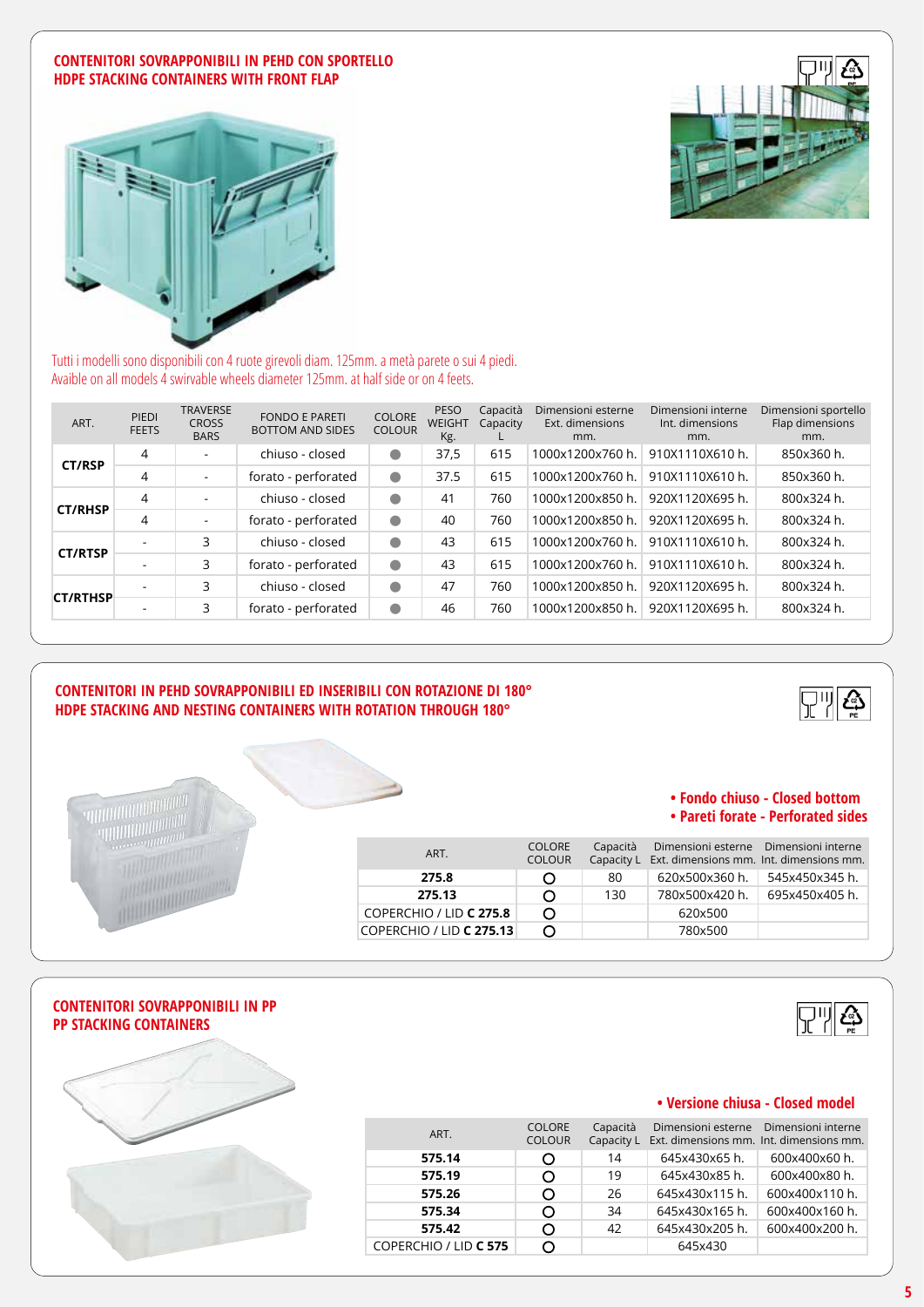#### **BACINELLE INSERIBILI MULTIUSO IN PP PP MULTI-USE BASINS NESTABLE ONE ANOTHER**





| ART.   | <b>COLORE</b><br><b>COLOUR</b> | Capacità<br>Capacity L | Dimensioni esterne<br>Ext. dimensions mm. |
|--------|--------------------------------|------------------------|-------------------------------------------|
| 825.1  | O                              |                        | 220x120x80 h.                             |
| 825.2  | 0                              | C.                     | 260x160x80 h.                             |
| 825.3  | Э                              | ς                      | 300x200x60 h.                             |
| 825.4  | . )                            | 4                      | 300x200x100 h.                            |
| 825.6  | Э                              | 6                      | 340x240x100 h.                            |
| 825.10 | Э                              | 10                     | 400x300x100 h.                            |
| 825.13 | . )                            | 13                     | 500x340x110 h.                            |
| 825.20 |                                | 20                     | 530x400x150 h.                            |
|        |                                |                        |                                           |





#### **BIDONI IN PE CONVENZIONALE ART. 400 LDPE BARRELS ART. 400**





### **• inseribili / nestable inside one another**

#### **• disponibili con o senza coperchio / available with or without lid**

ස

| ART.    | <b>COLORE</b><br><b>COLOUR</b> | Capacità<br>Capacity L | Ø esterno sup.<br>$\emptyset$ ext. top mm. | $\emptyset$ esterno inf.<br>$\emptyset$ ext. bottom mm. | Altezza<br>Height mm. |
|---------|--------------------------------|------------------------|--------------------------------------------|---------------------------------------------------------|-----------------------|
| 400-50  |                                | 50                     | 410                                        | 340                                                     | 510                   |
| 400-75  |                                | 75                     | 450                                        | 350                                                     | 635                   |
| 400-100 |                                | 100                    | 510                                        | 410                                                     | 655                   |
| 400-120 |                                | 120                    | 520                                        | 410                                                     | 780                   |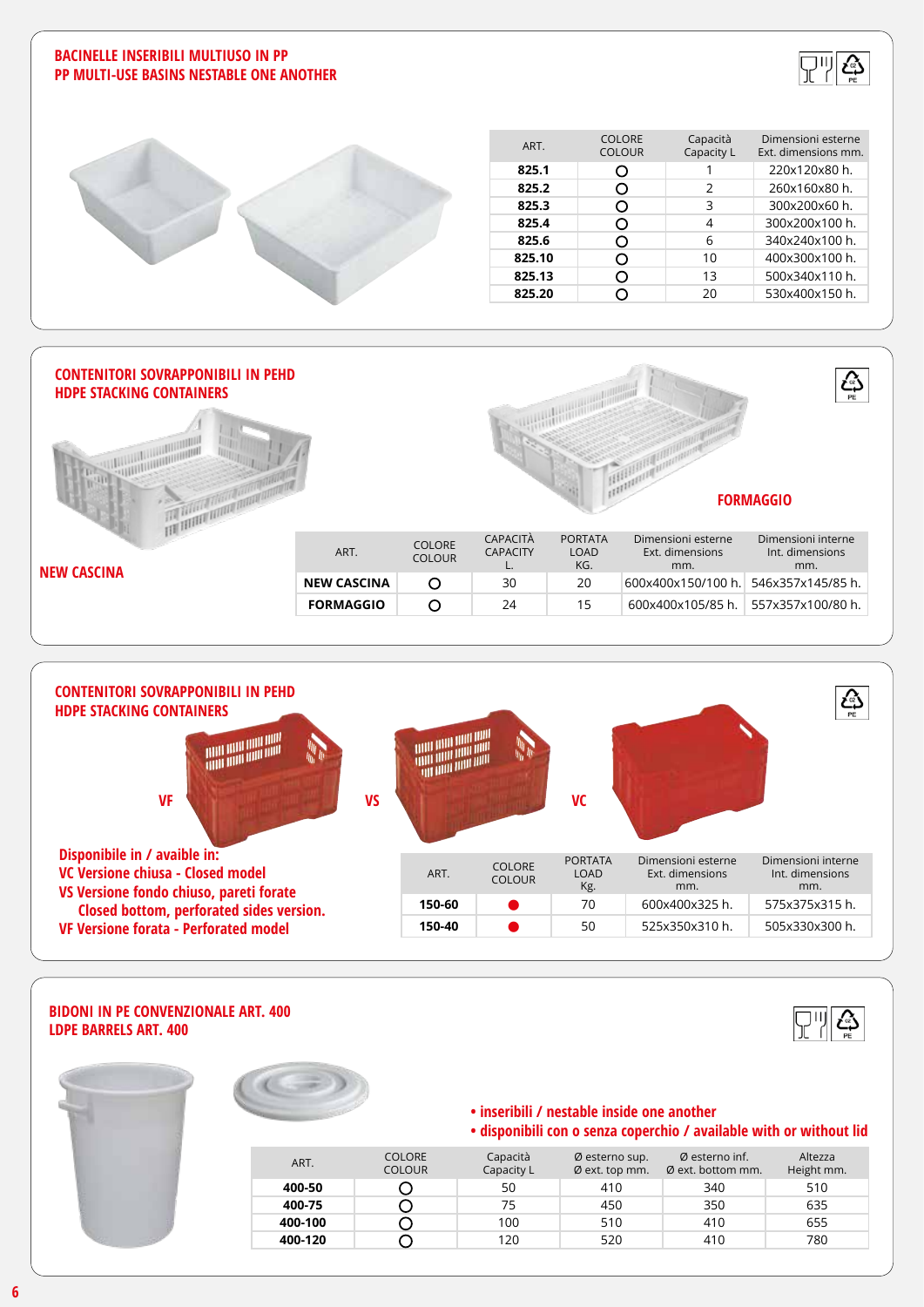#### **CONTENITORI IN PEHD PER GROSSE PORTATE HDPE HIGH LOAD CONTAINERS**





- **Carrello in ferro zincato, 2 ruote girevoli, 2 fisse / Trolley zinc plated, 2 steering, 2 fixed rollers**
- **A richiesta carrelli prodotti in acciaio inox / Trolleys made by stainless steel on request**

| ART. | COLORE<br>COLOUR | Capacità<br>Capacity L | Piedi<br>Feets | Coperchio<br>Lid | Carrello /<br>Trolley | Dimensioni esterne<br>Ext. dimensions mm. | Dimensioni interne<br>Int. dimensions mm. | Peso / Weight |
|------|------------------|------------------------|----------------|------------------|-----------------------|-------------------------------------------|-------------------------------------------|---------------|
| 3188 |                  | 210                    |                | 3188D            | 3188FG                | 790x605x680 h.                            | 720x530x570 h.                            |               |
| 3189 |                  | 400                    |                | 3189D            | 3189FG                | 940x730x830 h.                            | 875x640x700 h.                            | 17,5          |



#### **CONTENITORI IN PE CONVENZIONALE INSERIBILI LDPE FITTING IN CONTAINERS**



| 650/C |  |
|-------|--|

|        | ART.   | <b>COLORE</b><br><b>COLOUR</b> | Capacità<br>Capacity L | Pareti<br><b>Sides</b> | Dimensioni esterne<br>Ext. dimensions mm. | Dimensioni interne<br>Int. dimensions mm. |
|--------|--------|--------------------------------|------------------------|------------------------|-------------------------------------------|-------------------------------------------|
|        | 650/C  | O                              | 40                     | chiuso / closed        | 545x355x310 h.                            | 480x315x305 h.                            |
| 650/VS | 650/C  | O                              | 60                     | chiuso / closed        | 665x450x330 h.                            | 580x390x325 h.                            |
|        | 650/C  | O                              | 80                     | chiuso / closed        | 690x460x380 h.                            | 615x400x375 h.                            |
|        | 650/C  | $\circ$                        | 100                    | chiuso / closed        | 780x520x395 h.                            | 685x480x390 h.                            |
|        | 650/C  | $\circ$                        | 150                    | chiuso / closed        | 835x640x380 h.                            | 745x550x370 h.                            |
|        | 650/C  | $\circ$                        | 180                    | chiuso / closed        | 820x610x490 h.                            | 730x530x480 h.                            |
|        | 650/VS | O                              | 40                     | forate / perforated    | 545x355x310 h.                            | 480x315x305 h.                            |
|        | 650/VS | O                              | 60                     | forate / perforated    | 665x450x330 h.                            | 580x390x325 h.                            |
| 625    | 650/VS | $\circ$                        | 80                     | forate / perforated    | 690x460x380 h.                            | 615x400x375 h.                            |
|        | 650/VS | $\Omega$                       | 100                    | forate / perforated    | 780x520x395 h.                            | 685x480x390 h.                            |
|        | 625    | $\Omega$ $\bullet$             | 40                     | chiuso / closed        | 400x400x340 h.                            | 360x360x320 h.                            |
|        | 625    | $\circ$                        | 60                     | chiuso / closed        | 480x480x380 h.                            | 440x440x360 h.                            |
|        |        |                                |                        |                        |                                           |                                           |